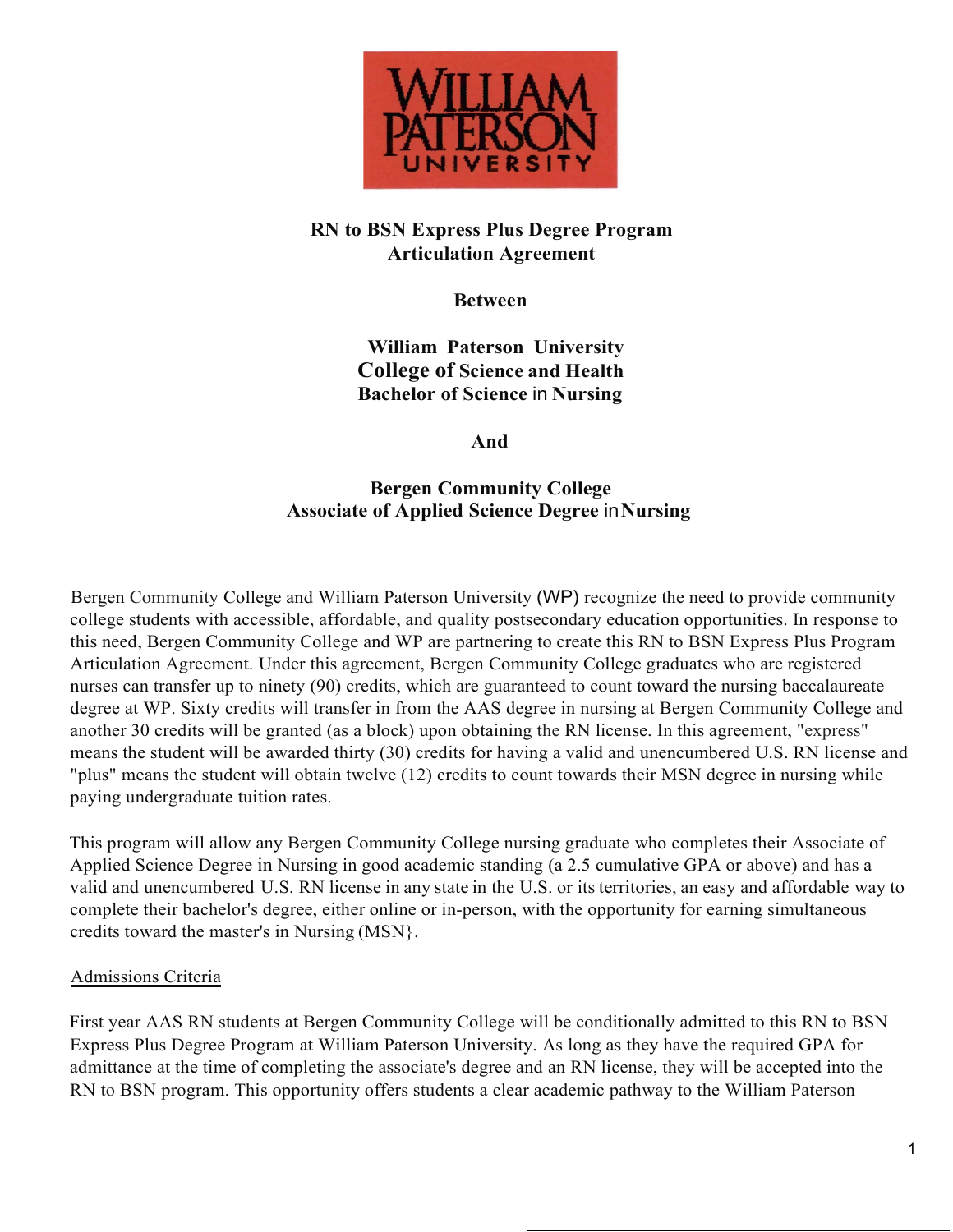University BS in Nursing, with "peace of mind" in knowing that all of their credits will transfer and that they will have a jump-start on their MSN.

To be eligible to transfer into the RN to BSN, students must have graduated from Bergen Community College with an associate's degree in nursing and have earned at least sixty (60) credits. Students will be required to complete the last thirty (30) credits for the BSN at WP, either online or in-person. An Elementary Statistics class is required prior to taking NUR 3500 (Nursing Research) at WP. Students may choose to complete this at Bergen Community College or at WP. If students choose to take an Elementary Statistics class at WP, these three (3) credits would be in addition to the thirty (30) WP credits required for the bachelor's degree in nursing.

Students will follow all standard procedures for application, including requesting and submitting all official transcripts listing prior college credits earned from each institution they attended. WP requires all original transcripts to ensure that students obtain the maximum amount of transfer credit possible.

#### Simultaneous Undergraduate/Graduate Credit

Significantly, while working on the BSN degree at William Paterson University, the student can simultaneously earn twelve (12) credits towards a William Paterson University Master of Science degree in Nursing (MSN) at the undergraduate tuition rate. These credits will count towards both a BSN and MSN. Students are encouraged to pursue the MSN at William Paterson University if they obtained a grade ofB or higher in the 12 graduate credits and achieved a GPA of 3.0 or higher.